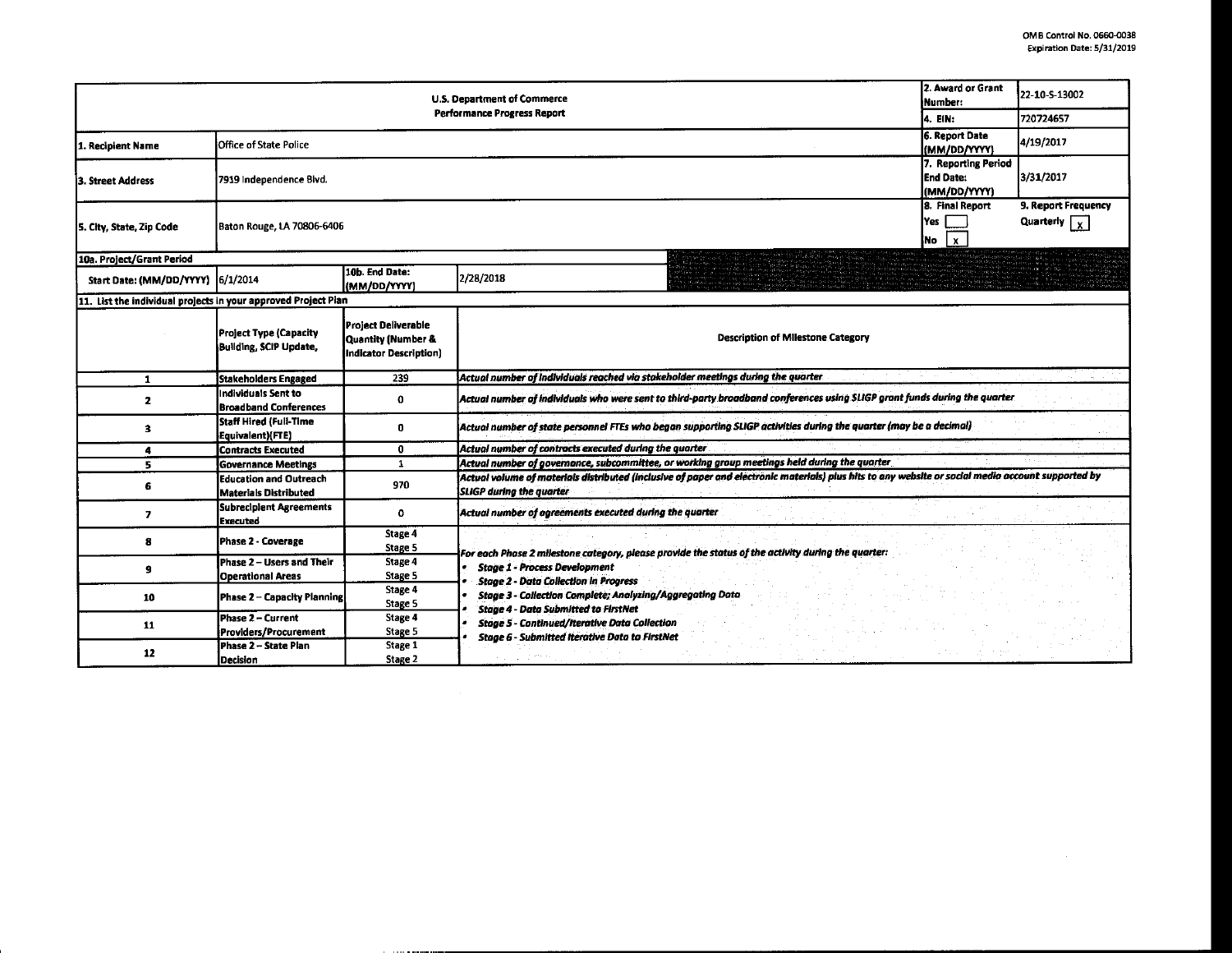| next quarter; and any additional project milestones or information.   |                                                                                                                                  | 11a. Describe your progress meeting each major activity/milestone approved in the Baseline Report for this project; any challenges or obstacles encountered and mitigation strategies you have employed; planned major activit |           |  |
|-----------------------------------------------------------------------|----------------------------------------------------------------------------------------------------------------------------------|--------------------------------------------------------------------------------------------------------------------------------------------------------------------------------------------------------------------------------|-----------|--|
| presentations.                                                        |                                                                                                                                  | 1. Outreach Attendees: 82 - 2017 LSU Fire & Emergency Training Institute Annual Equipment Show, 138 - 2017 GOHSEP Annual Conference, 19 - Region 2 Interoperability Committee Meeting. 239-TOTAL People attended all outreach  |           |  |
| 2. Out of State/Conference Travel: None.                              |                                                                                                                                  |                                                                                                                                                                                                                                |           |  |
| 3. Staff Hires: None.                                                 |                                                                                                                                  |                                                                                                                                                                                                                                |           |  |
| 4. Contract(s) Executed: None                                         |                                                                                                                                  |                                                                                                                                                                                                                                |           |  |
| 5. Governance Meetings Held: (1) SIEC Meeting - January 25, 2017.     |                                                                                                                                  |                                                                                                                                                                                                                                |           |  |
|                                                                       |                                                                                                                                  | 6. Outreach: 82-Brochures, 82-FirstNet Fire Services Fact Sheet, 164-TOTAL Materials Distributed. Twitter: 517-Total followers as of March 31, 2017, 37-New followers as of January 1 - March 31 2017, 52-Tweets January 1 - M |           |  |
| Website: 717 hits, 484 users, 66% of sessions were from new visitors. |                                                                                                                                  |                                                                                                                                                                                                                                |           |  |
| 7. Subrecipient Agreements: None.                                     |                                                                                                                                  |                                                                                                                                                                                                                                |           |  |
|                                                                       |                                                                                                                                  | 8. Data has been collected, compiled and submitted via Dropbox 9/30/15. Additional inputs submitted 9/30/16.                                                                                                                   |           |  |
|                                                                       |                                                                                                                                  | 9. Data has been collected, compiled and submitted automatically via CASM and via Dropbox 9/30/15. If the MDST remains active, agencies may continue to submit info and inform the process. Additional inputs submitted 9/30/1 |           |  |
|                                                                       |                                                                                                                                  | 10. Data has been collected, compiled and submitted automatically via CASM and via Dropbox 9/30/15. If the MDST remains active, agencies may continue to submit info and inform the process. Additional inputs submitted 9/30/ |           |  |
|                                                                       |                                                                                                                                  | 11. Data has been collected, compiled and submitted automatically via CASM. If the MDST remains active, agencies may continue to submit info and inform the process.                                                           |           |  |
|                                                                       |                                                                                                                                  | 12. Our State Plan review process expected to be provided next quarter. Draft Plan is pending a meeting with FirstNet, AT&T and the SPOC in May.                                                                               |           |  |
|                                                                       |                                                                                                                                  | 11b. If the project team anticipates requesting any changes to the approved Baseline Report in the next quarter, describe those below. Note that any substantive changes to the Baseline Report must be approved by the Depart |           |  |
| Commerce before implementation.                                       |                                                                                                                                  |                                                                                                                                                                                                                                |           |  |
| No substantive changes anticipated.                                   |                                                                                                                                  |                                                                                                                                                                                                                                |           |  |
|                                                                       |                                                                                                                                  | 11c. Provide any other information that would be useful to NTIA as it assesses this project's progress.                                                                                                                        |           |  |
|                                                                       |                                                                                                                                  |                                                                                                                                                                                                                                |           |  |
|                                                                       |                                                                                                                                  |                                                                                                                                                                                                                                |           |  |
|                                                                       |                                                                                                                                  | LA FirstNet staff continued outreach meetings providing education on the FirstNet project. LA received its SLIGP grant monitoring visit on January 25, 2017. The final results of the visit was no findings and we received ac |           |  |
|                                                                       |                                                                                                                                  | the grant program. Natalie Romanoff presented at the quarterly SIEC meeting regarding FirstNet activity and the potential SLIGP 2.0 opportunity.                                                                               |           |  |
|                                                                       |                                                                                                                                  |                                                                                                                                                                                                                                |           |  |
|                                                                       |                                                                                                                                  | 11d. Describe any success stories or best practices you have identified. Please be as specific as possible.                                                                                                                    |           |  |
| None this quarter.                                                    |                                                                                                                                  |                                                                                                                                                                                                                                |           |  |
| 12. Personnel                                                         |                                                                                                                                  |                                                                                                                                                                                                                                |           |  |
|                                                                       |                                                                                                                                  | 12a. If the project is not fully staffed, describe how any lack of staffing may impact the project's time line and when the project will be fully staffed.                                                                     |           |  |
| Fully staffed.                                                        |                                                                                                                                  |                                                                                                                                                                                                                                |           |  |
|                                                                       |                                                                                                                                  | 12b. Staffing Table - Please include all staff that have contributed time to the project. Please do not remove individuals from this table.                                                                                    |           |  |
| <b>Job Title</b>                                                      | FTE%                                                                                                                             | <b>Project (s) Assigned</b>                                                                                                                                                                                                    | Change    |  |
| <b>Technology Consultant</b>                                          | 50                                                                                                                               | Lead and overall technology advisor to all projects.                                                                                                                                                                           | No change |  |
| <b>Grant Administrator</b>                                            | 5                                                                                                                                | Lead and overall grant administrator for this grant program.                                                                                                                                                                   | No change |  |
| Program Manager                                                       | 100                                                                                                                              | Lead and overall project implementation and direction.                                                                                                                                                                         | No change |  |
|                                                                       |                                                                                                                                  | Lead and develop and implement outreach and education plans. Coordinate outreach to local and tribal jurisdictions, communicate information to key                                                                             | No change |  |
| Outreach Coordinator                                                  | 100                                                                                                                              | stakeholders.                                                                                                                                                                                                                  |           |  |
|                                                                       |                                                                                                                                  | Responsible for technology outreach, education and consultation to the state. Consult and assist public safety agencies on their future needs as well as                                                                       | No change |  |
| Technology Specialist                                                 | 50                                                                                                                               | plan guidelines. Participate in SCIP updates on Broadband related activities. Act in advisory capacity on all technical matters.                                                                                               |           |  |
|                                                                       |                                                                                                                                  |                                                                                                                                                                                                                                |           |  |
|                                                                       |                                                                                                                                  | Responsible for technology outreach, education and consultation to the state. Consult and assist public safety agencies on their future needs as well as                                                                       | No change |  |
|                                                                       | plan guidelines. Participate in SCIP updates on Broadband related activities. Act in advisory capacity on all technical matters. |                                                                                                                                                                                                                                |           |  |
| <b>Technology Specialist</b>                                          | 50                                                                                                                               |                                                                                                                                                                                                                                |           |  |
|                                                                       |                                                                                                                                  | Provide grant administrative and coordination support, including completing progress reports, reimbursements and ensuring grant activities are completed                                                                       | No change |  |
| <b>Grant Coordinator</b>                                              | 20                                                                                                                               | lon time.                                                                                                                                                                                                                      |           |  |
| Statewide Interoperability                                            |                                                                                                                                  | Provide oversight for the SLIGP grant, ensuring that all activities are completed on time and within budget. The SWIC will be the primary point of contact for No change                                                       |           |  |
| Coordinator (SWIC)                                                    | 5                                                                                                                                | consultation with FirstNet, and will work to expand the State's governance structure and ensure the SCIP is updated.                                                                                                           |           |  |
|                                                                       |                                                                                                                                  |                                                                                                                                                                                                                                |           |  |